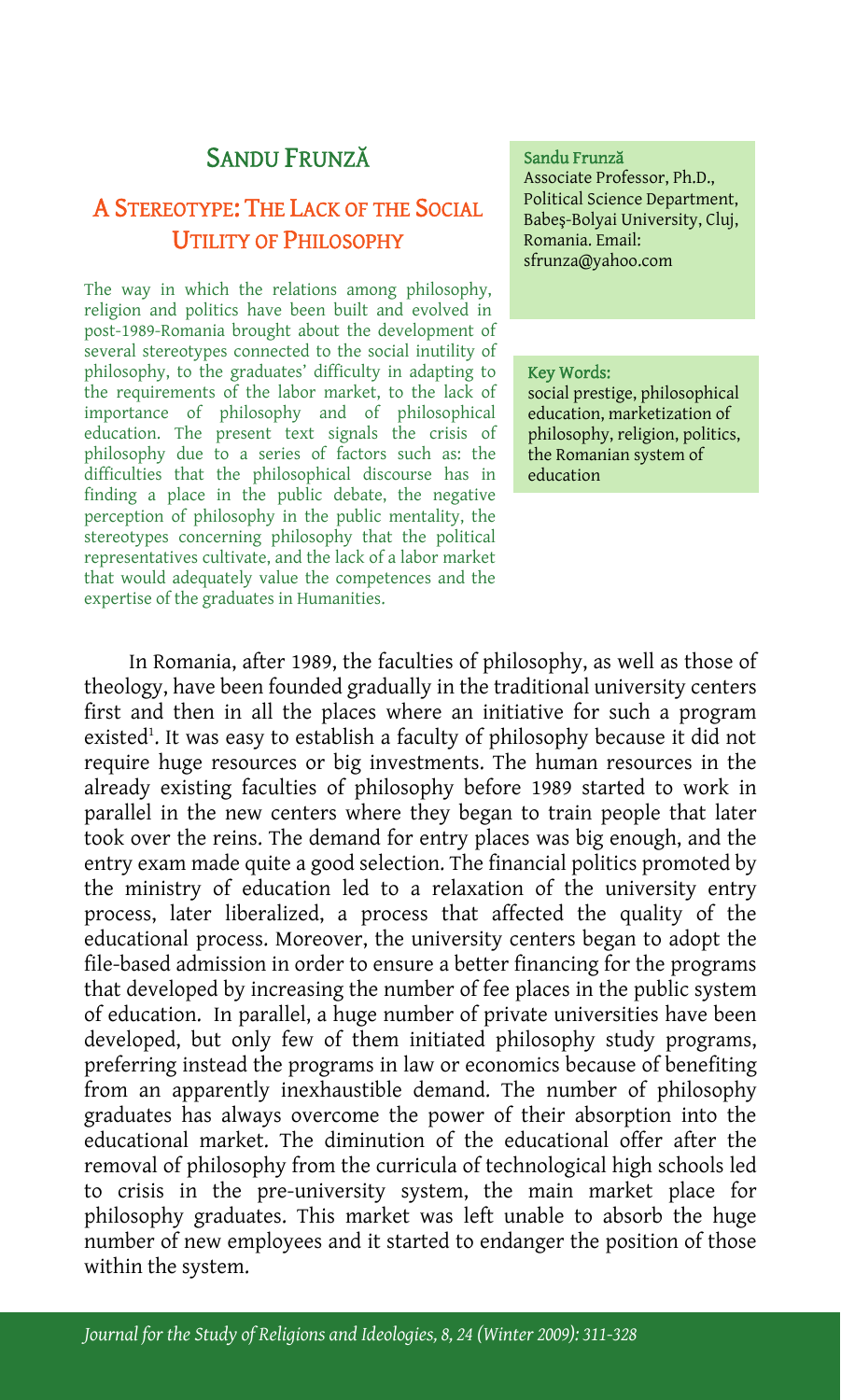Philosophy lost the privileged place it used to have before 1989 and in the years after, and the reasons are multifold. Adrian-Paul Iliescu states that first of all, the diminution of the presence of philosophy is to be attributed to the failure of the educational administrator to reform philosophical education; second, it was obvious that the philosophical educational system, in its very large distribution prior to 1989, could no longer exist; and third, those responsible for the reform of the philosophical educational system were unable to understand that it needed a new direction, different from traditional philosophy. This is why "by failing to understand this, namely to understand the necessity of a reform of the philosophical educational system towards an applicative direction, they had the impression that reform is not possible and concluded that philosophy can no longer find its place ... simply put, I believe they did not realize or know anything about this sphere of applied philosophy".<sup>2</sup>

The faculties of theology were also founded by transforming the former theological institutes in faculties that were then included in some state universities. Later on, few bishops could resist the temptation of having their own Faculty of Theology. Inside the powerful centers, the Faculties of Theology have developed into small-scale universities inside the state universities. It is widely acknowledged that "our theologies, once included in the university ... have built their own confessional universities inside the state universities"3 . They proposed extremely diverse specializations, ranging from pastoral theology to sacred art, from social work to sport and theology, from theology and letters to journalism.

A well-known philosophy professor has stated that "Religion as discipline has been introduced in school by force."4 This is how he attempts to point to the pressure and the political interests that determined the inclusion of religion in the common body of disciplines. The political and spiritual pressure led, without any doubts, to the establishment of a great number of faculties of theology. They also represent an answer to the needs of a market opened by pre-university education. The establishment of religion as discipline in the national curriculum from the first to the twelfth grade justified, to a certain extent, the development of theology beyond the pastoral needs, leading also to a series of double specializations of theology in relation with other disciplines that were meant to provide theology graduates with a series of competences that would ease their absorption into the labor market, and especially into the pre-university educational system.

A well-known representative of the civil society states that "the investment in religion is not an investment in civilization".5 Yet, Romanian culture and civilization proved to be in the tradition of their formation as an establishment that included the religious element as a paramount one. Moreover, after the experience of the forced imposition of the atheistic ideology during the communist regime, it was understandable why the expectation level concerning the presence of religion in society, and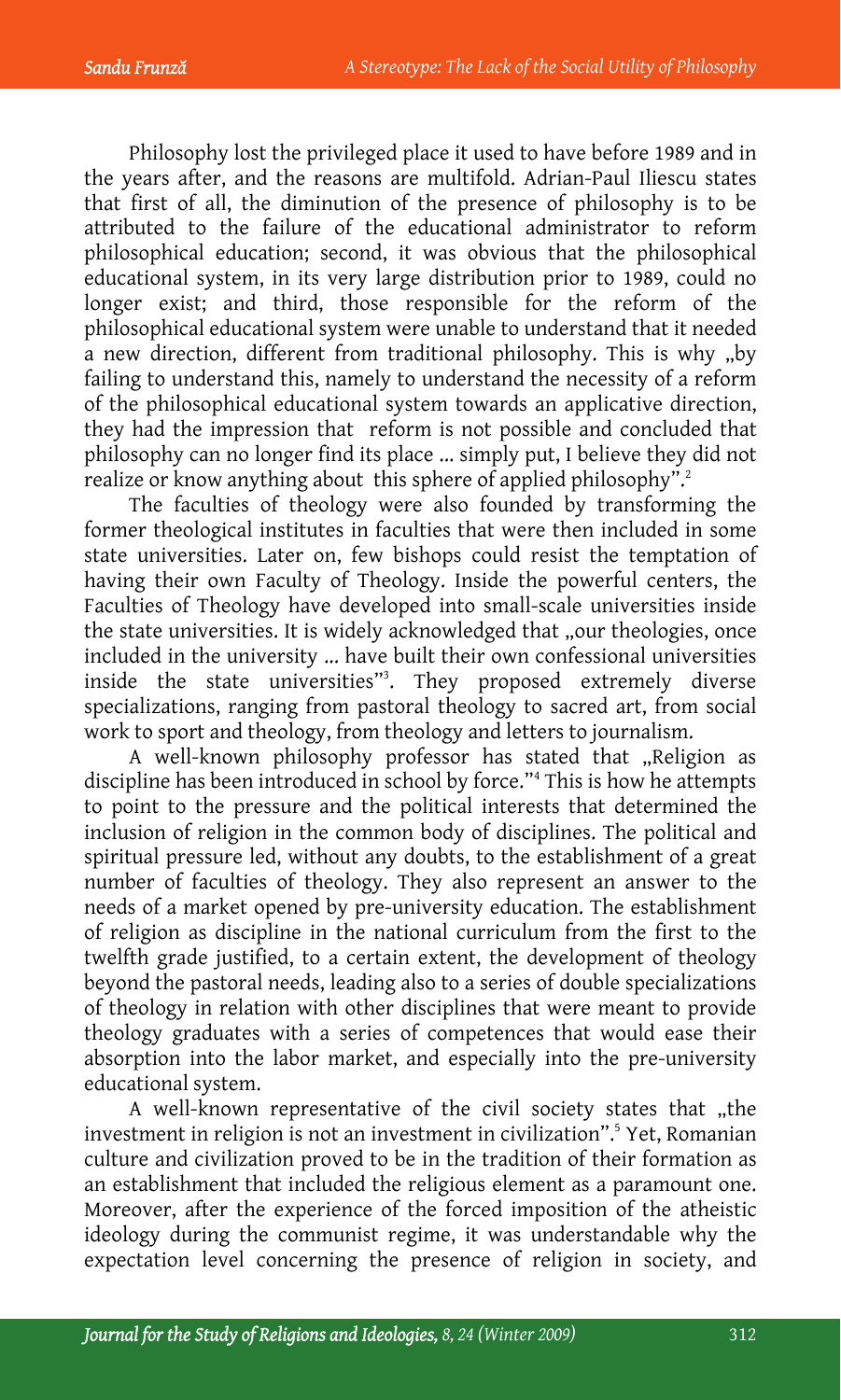implicitly in the educational system was high. The fact that according to statistics there are less than 10,000 self-declared atheists in the Romanian community may be an important element to be taken into account when trying to understand how it was possible that the church occupied the public space so easily and that the solid system of religious education at university and pre-university level developed so rapidly. The increase of the prestige of the church inside the population and the continual decrease of trust in the political class was an equally powerful argument for the presence of religion in the public space, including public schools and the educational offer of the secular state<sup>6</sup>. The fact that politicians needed church prestige in order to attenuate their own lack of prestige, especially during electoral campaigns, led to a series of alliances between church representatives and politicians. The alliance between religion and politics resulted in positive consequences for the development of religious education<sup>7</sup>.

Unlike religion, philosophy did not manage to find a proper place in the public space. It did not manage to escape from the burden of its association with atheistic education or with the ideology of scientific socialism, nor did it manage to recover the philosophical tradition as a living element, which plays a formative role in the education of young people in the present social conditions. It did not manage to prove itself useful for politicians and for the cultural and scientific challenges of the new context of informational society. It barely succeeds in influencing the new generations who are offered a new image of philosophy, very different from the one their parents had because more than 40% of the young people do not have even the opportunity of meeting with philosophy during the twelve-year pre-university formation. Moreover, those who have the privilege of dealing with philosophy either prove to be indifferent to it or they are rather interested in other more applied disciplines, better demanded on the labor market. These pupils are discouraged by the difficulty of philosophy and by the continual effort that the fascinating field of philosophy proposes. Those who still believe that philosophy is an easy field are reminded of Mircea Flonta's words: "Philosophy is exercising thinking that needs to be continually practiced, such as the piano, the violin, painting, engineering or medicine."8

One of the problems that philosophy faces in today's Romania is determined by the difficulty of adapting the academic philosophical discourse to the public space. Even when questioning people who benefited from previous training in the field of philosophy, they encounter difficulties in giving the names of the philosophers (we obviously refer here to all the professors of philosophy, as well as to those who follow, in their writings, a philosophical pattern of discourse) that are visible in public discourse and in public action. The names the people usually mention are those of Andrei Pleşu, Gabriel Liiceanu, Horia-Roman Patapievici, Mihaela Miroiu, and the list continues with other two or three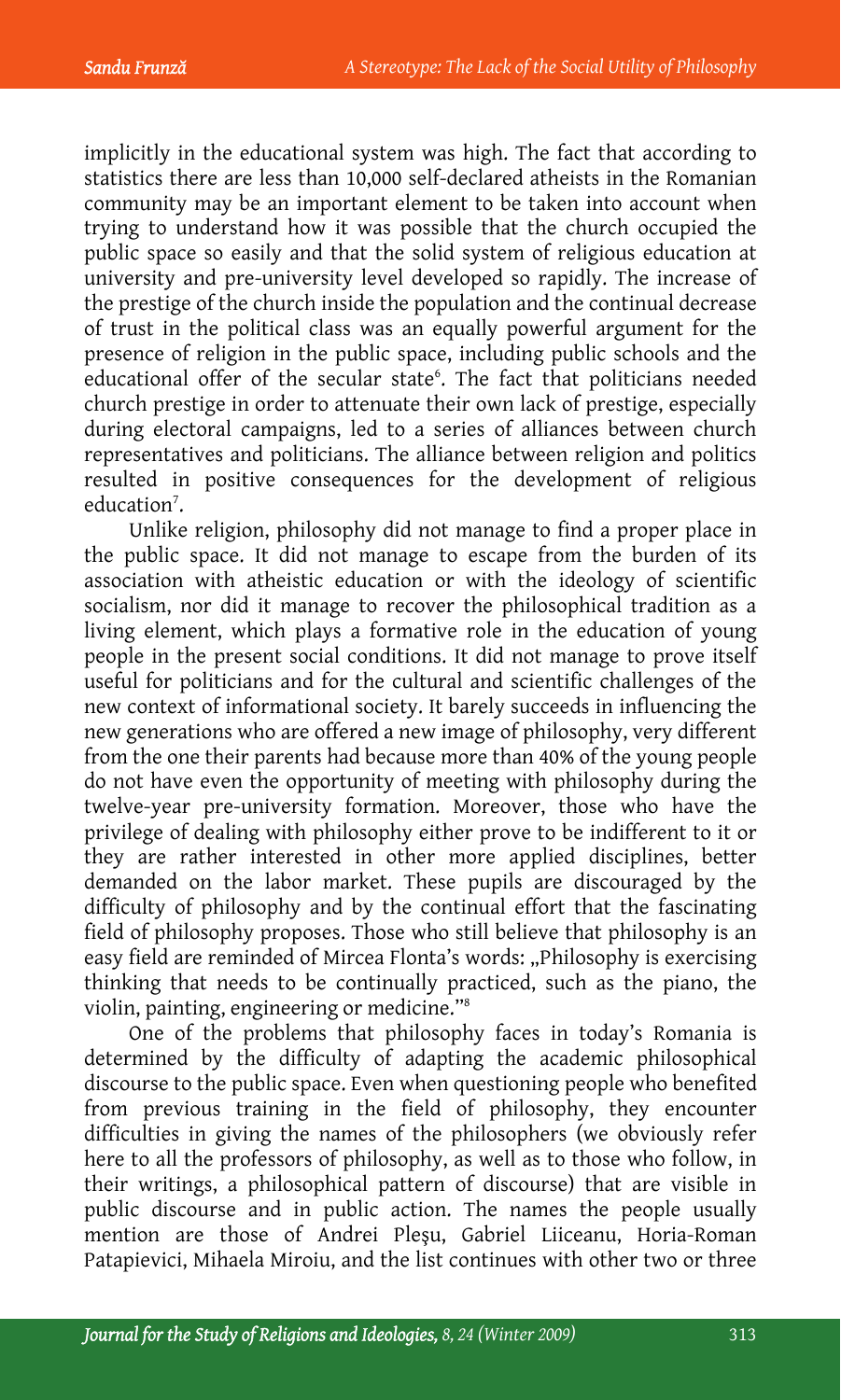thinkers that are no longer alive. An interesting situation, even if uncommon, is the one of the presence, inside political life, of several university professors who also followed a study program in philosophy, such as Emil Boc, Mircea Miclea, Vasile Dâncu (to give only three names). The above-mentioned personalities claim to be representative for the other specializations they followed, namely law, psychology, and sociology<sup>9</sup>. Most often, public personalities that previously followed a training path in philosophy treat this section of their CV as a marginal one or see it as a colorful spot on their colorful career background.

Most probably, this attitude does not result from the conscious approval of the practical inutility of philosophy, or of its lack of contribution to the development of a successful career or to the active participation in political life. We are rather more tempted to associate this attitude with the marginalization of philosophy in the pre-university educational system, to the perception of philosophy as a Cinderella of the university system and to the very low social prestige of philosophy in the Romanian public sphere. This marginalization of philosophy is in high contrast with the scientific production in the field of philosophical academic research after 1989, such as the existence of a significant body of translations made from classical philosophical texts, of some significant comments on them, and of some original philosophical works with unprecedented contribution to the Romanian culture. Except for the increasingly low number of students who opt for a philosophical academic training, all the factors seem to favor the development of philosophy. However, apart from a small number of works in ethics, the philosophy of communication and political philosophy, there is no real visibility of philosophical works on the Romanian cultural stage. At the same time, when attempting to access any database of academic publications, we will see that the papers of the philosophy professors of the Romanian universities are seldom present, and when they are, this is due to the presence in the prestigious international databases of some journals coedited by Romanian scholars and their colleagues from abroad, such as *Studia Phaenomenologica* or the *Journal for the Study of Religions and Ideologies*.

An almost inexplicable situation in the Romanian society is the rather negative perception of philosophy at the level of common sense, as well as of the mentality of many personalities that are active in public and especially in political life. The recent controversy on the topic of philosophy introduced by the acting Romanian president, Traian Băsescu, is very telling. This president included among his collaborators several persons with good philosophical education, not to mention several Romanian philosophy creators. The present study is written in a period that is close to the presidential electoral campaign, a period in which the

\*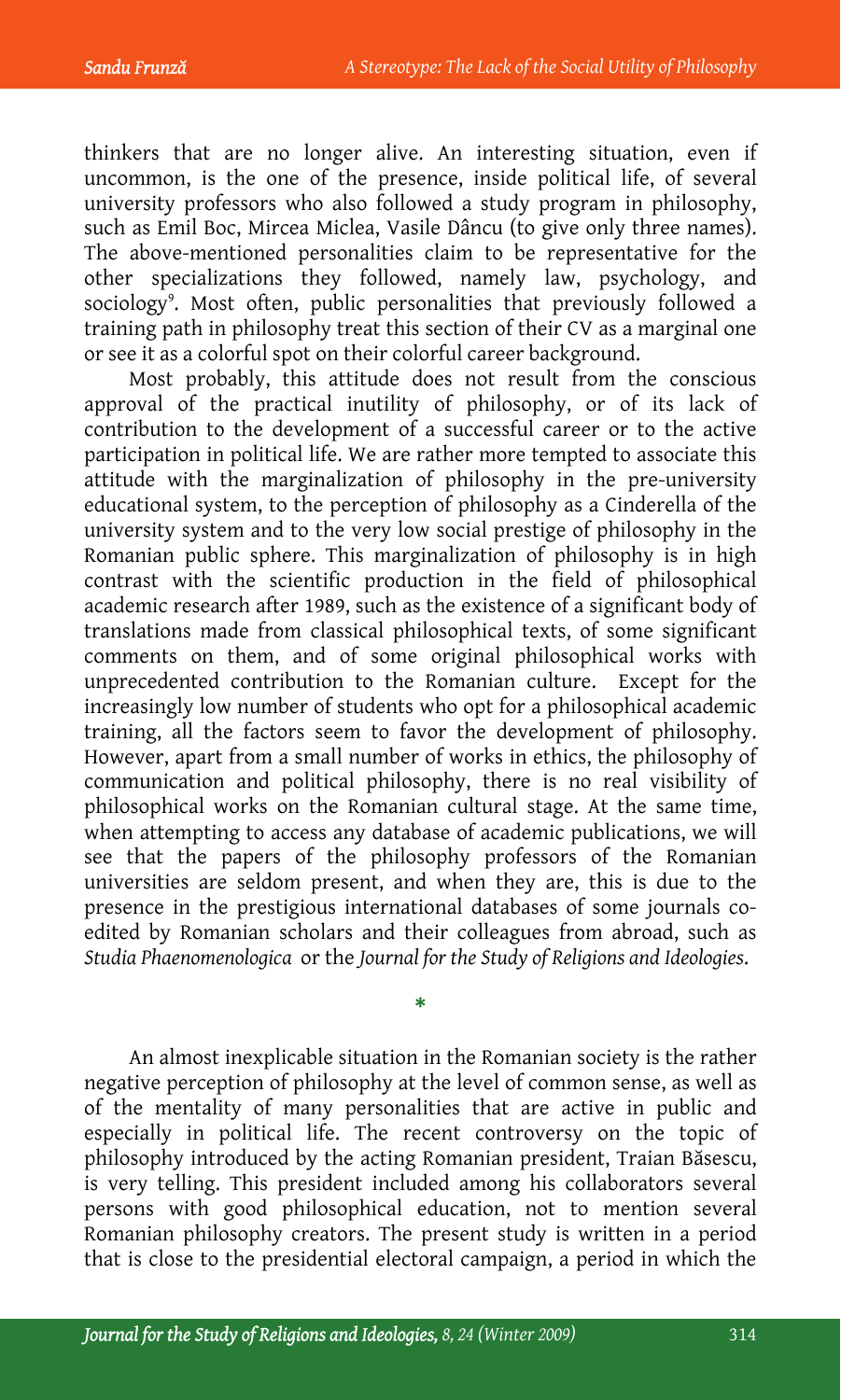media debates obsessively on behalf of the political opponents in order to demolish the image of the acting president. The present text is not concerned with the topic of Traian Băsescu as an acting president or as a candidate for the future presidential elections. We are only interested in the fact that he embodies, at the highest level of public presence, a very widespread mentality (if not a cliché) about philosophy.

Relevant is the president's pejorative use of the word "philosopher" in the Government meeting on June 14, 2009 – a sequence that was repeatedly broadcasted on all the media channels. Of course, Romanian is a permissive language and does allow for diverse phrases, such as "the philosophy of budget" or "it is not a big philosophy/ it is not a big deal". However, the acting president uses the term in an official context, connected with issues concerning the development strategy of the educational system. At the governmental meeting that he chaired, offering suggestions for the development of several ministries, the president addresses the Minister of Education, Ecaterina Andronescu, accusing her of the fact that Romanian education produces too many philosophers and does not correspond to a real need of the market that, in the president's vision, rather requires waiters and tinsmiths.

The context of the whole discussion is that of the president's remarks on the lack of reform in education: "Mrs. Andronescu, I have a big request to make of you. Let us not waste another year without an educational reform, because the situation of education in Romania is dramatic from the point of view of quality. I do not want to enter into polemics, but I do believe that any child, if he wants to find out more about salad or dandelion, he can find information on Google. If he wants to know more on antic history, say Herodot, he can google it. Let us focus on an adequate curriculum that is concise and preferably adapted to the Romanian economy because we get all the signals that we no longer have trained car mechanics or tinsmiths. There are no longer nutrition high schools. Let us produce waiters, let us do what we should to do! All we produce are philosophers that are barely absorbed into the market", concluded president Traian Băsescu. It is true that his allegations concern preuniversity education. Yet, the crisis found at university level is closely connected with what happens to humanist education and to the philosophical disciplines of high school education.

Even if the discussion strictly refers to the level of pre-university education, the lack of logic of the president's associations and the minimalization of the field of philosophy resulted in stupefaction among philosophy professors and several intellectuals. Moreover, all these would have remained insignificant for our discussion if things had been limited to that. Yet, a few days later, at the opening of *Bookfest*, a microphone recorded president Băsescu while confessing to philosopher Gabriel Liiceanu about a bigger mistake than the one with philosophers and tinsmiths that he was on the point of making. He acknowledged that what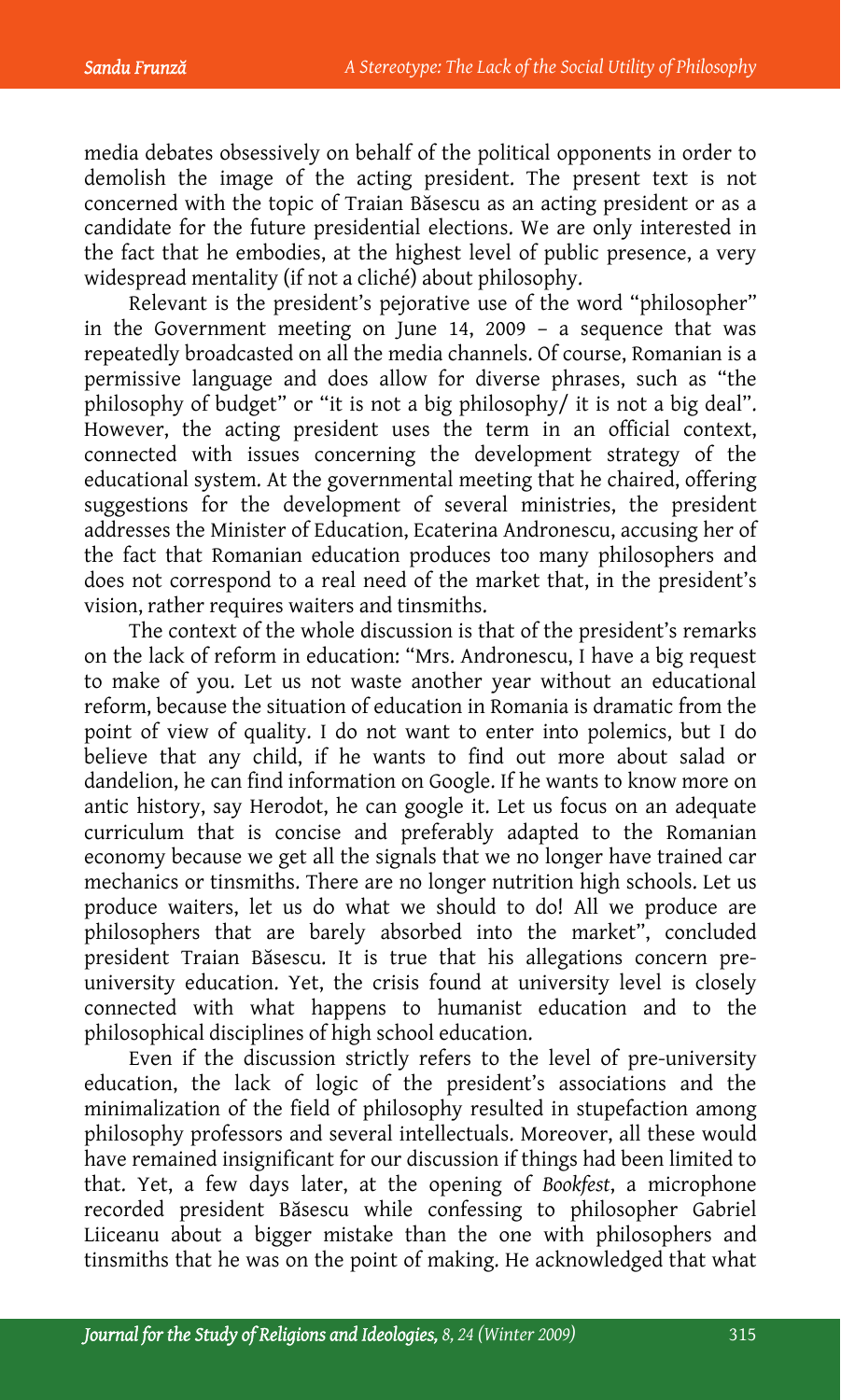he had really meant was the fact that "The Romanian school produces stupid people" and that at the last minute he managed to avoid it by admitting that it produces philosophers.<sup>10</sup>

The private dialogue, yet registered by the journalists, continued, while Gabriel Liiceanu conceded that, in principle, he could agree with the president if he meant that the Romanian school needed to be more applied in its programs and content.<sup>11</sup> The journalists rightly noted that at that moment, Gabriel Liiceanu was left without a proper reply meant to balance the situation. The philosopher later came back with a comment on *Realitatea TV* rightly saying that "at this time, the problem of Romania is not Traian Băsescu". Later on, he continued with a personal reflection on the president remarks that remains debatable, stating that: "If you address the issue from one point view, the president's statement is false. If you address it from another point of view, it is true". Thus, the philosopher avoided both to openly accept the president's perspective and to criticize it, affirming that he has "the gift of throwing some words that later on have to be re-addressed".<sup>12</sup>

Mircea Cărtărescu, one of the most important Romanian writers, also attributes these statements to an unfortunate expression of one's mind, to a momentary inability, on which one might want to come back. He suggests that the situation is not relevant, that we should rather pass over it, because Traian Băsescu could simply not find a better way to express himself. At the same time, he states that "It is sheer nonsense to claim that the educational system would produce more philosophers than waiters, because the Romanian educational system does not even truly produce philosophers. My guess is that Traian Băsescu aims at seeming more basic sometimes, as he wants to speak so that everybody could understand him, and he finishes by not being understood at all, as it usually happens<sup>"13</sup>.

Ilie Călian also attributes the president's statement to an error. He considers it is more likely a documentation error made by the president and his councilors, who are not well documented before making public statements. In fact, they do not understand the role of certificates, of qualifications and of professions in Romanian education. To Ilie Călian's mind, the real issues are those regarding the Romanian labor market, namely the fact that those products of the Romanian school, "those car mechanics, those tinsmiths and waiters do exist, but many of them go to work abroad" 14, where the labor market seems more favorable.

Coming back to the meeting between the president Traian Băsescu and the philosopher Gabriel Liiceanu and emphasizing the vivid discontent of the latter with the arguments of the former, Constantin Toma suggests that these attitudes of the president could have a negative impact on the subsequent evolution of his political career: "For the moment, Traian Băsescu makes little jokes and he is the first one to laugh at them. In addition, when he makes a mistake, he amuses himself as if he has made a joke. The public laughs, out of politeness or at the ha-ha-laughter of the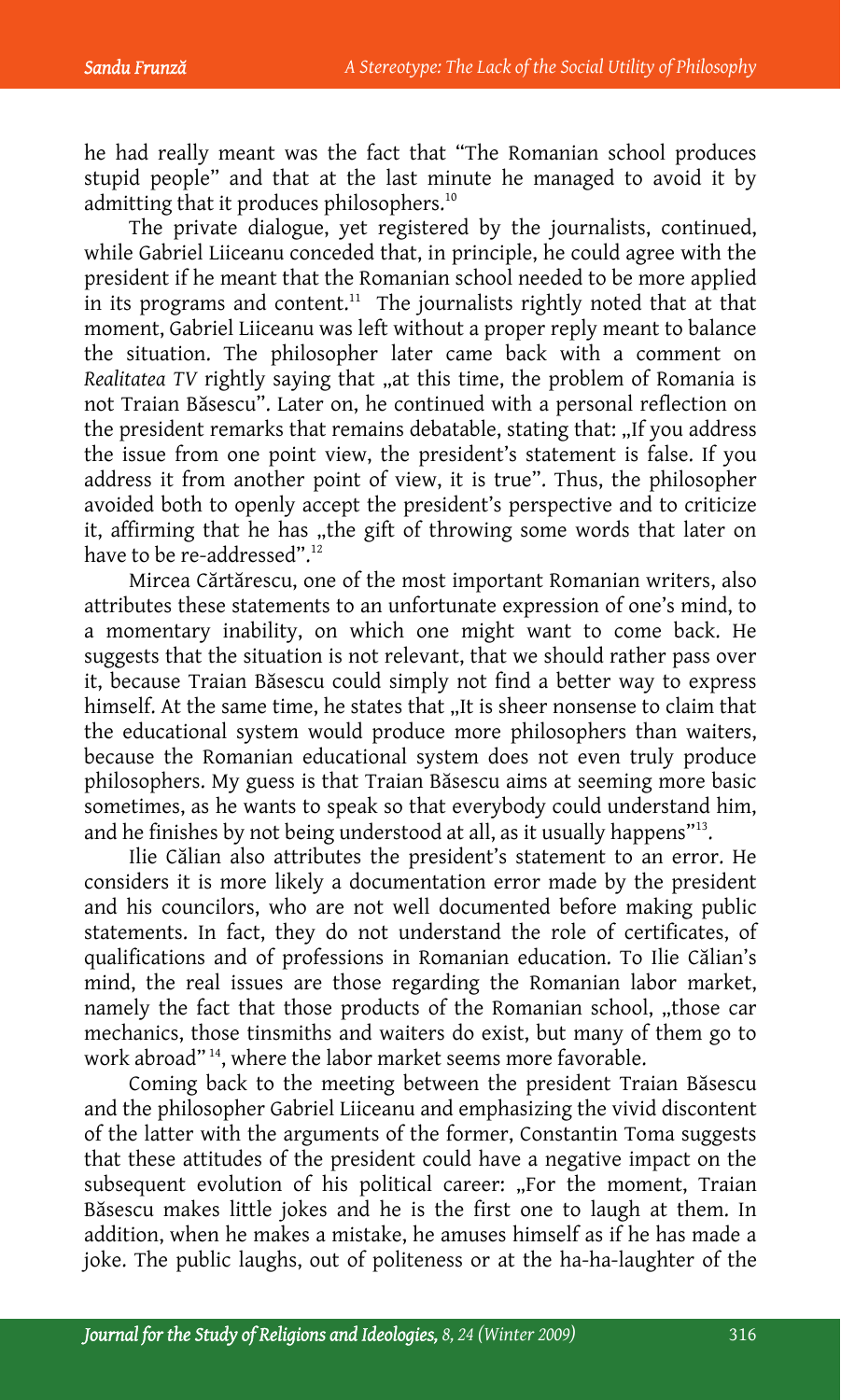president. However, one day people may refuse to agree to the president's jokes and Băsescu will discover he is laughing alone."15

It is hard to believe that the presidential negative approach to philosophy would significantly impact upon the attitude of those connected in different ways to philosophy towards Traian Băsescu. Very likely, if he had said "theologians" instead of "philosophers", it would have stirred some negative reactions that could lead to public discomfort. No active politician affords to make such an unacceptable mistake as to associate or to substitute "stupid people" with "theologian" or "priest", even for avoiding a mistake. This is not because unlike philosophy, theology would be more speculative, it would have a higher formative value or it would better fit to the requirements of the labor market but because the church is a very important political force in Romania. Both the political instrumentalization of the church and the conditioned support granted by the church to the political parties and personalities contribute to stating why the situation of religion (or theology) cannot be identical to the one of philosophy. The fact that philosophers are not president Traian Băsescu's best long-term companions in the political competition may be illustrated with another episode with deep significations for the relation between philosophy and politics or between philosophers and politicians. At the meeting planned on October 27, 2009, during the electoral campaigns at the Group for Social Dialogue, the philosopher Gabriel Liiceanu, in dialogue with the candidate Traian Băsescu, looks more likely as a man who got tired under the pressure of political and social events than as a possible road companion for the competitor engaged in the political battle for a new presidential term. "I am glad you are a rested president. I feel more like a tired and defeated citizen. Back in 2004, you came with a project, and this project fell in a swamp. And you willy-nilly entered this field. I believe you are the victim of a situation. I hoped you are the only politician able to manage to take Romania out of this field. My feeling is, nevertheless, that whoever enters this political stage enters this game and does it by turning his back on the people", says Gabriel Liiceanu.<sup>16</sup>

An ex-presidential councilor, an influential figure of public life and a prestigious philosopher, Andrei Pleşu, distances himself from the "philosophy" of the acting president and notes that the presidential discourse is dominated by mistakes and logical flaws:

a) A logical flaw signaled by the philosopher is the link established by the president between the truly important topic of the disappearance of several traditional jobs that are still useful and entire fields such as metaphysics, ancient history or natural sciences. Following the presidential logic, it results that we lack tinsmiths because we deal too much with botany, with the past and with ideas. This is, as Andrei Pleşu claims, a very erroneous idea because it is not the mission of high school to directly produce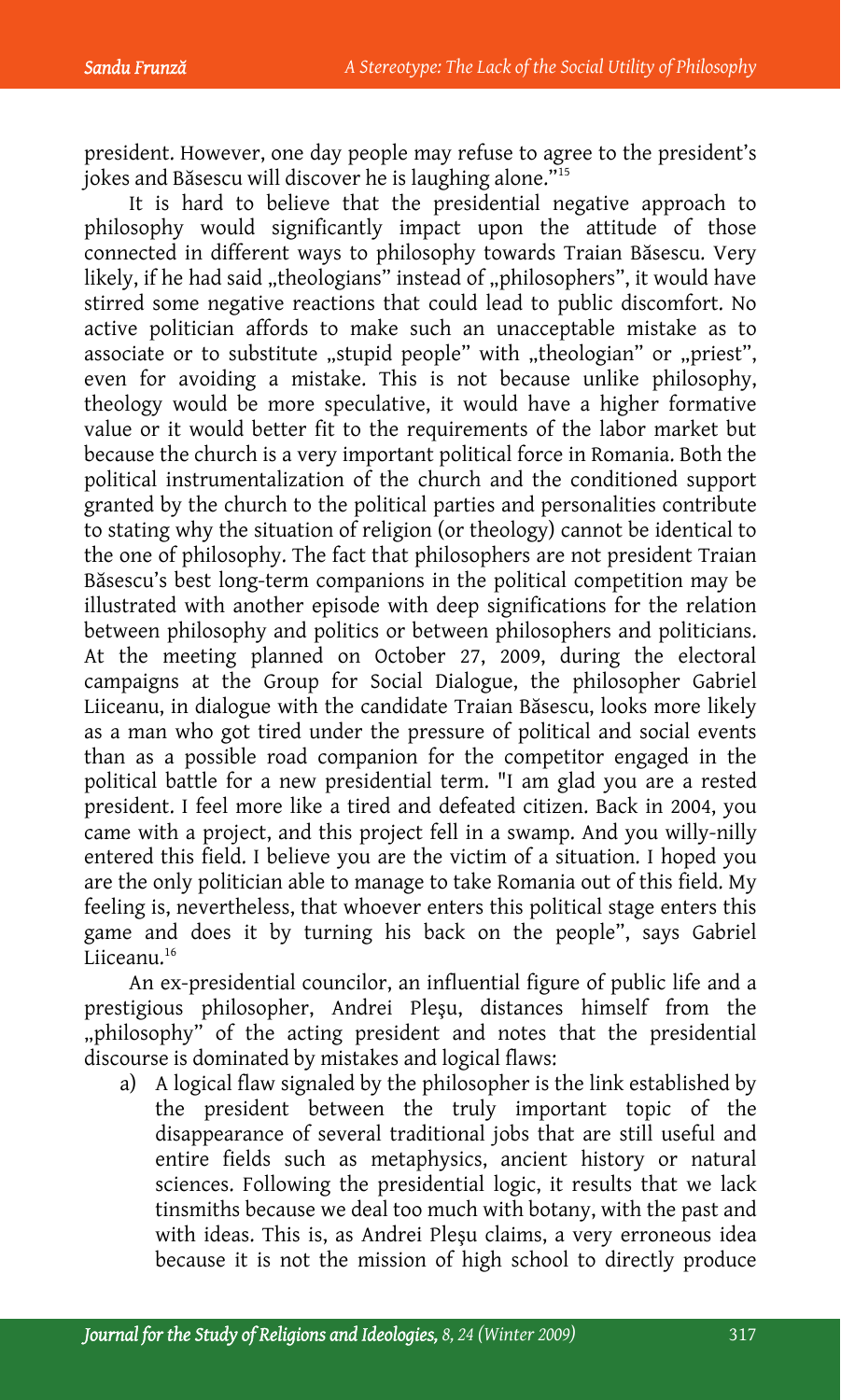waiters or plumbers, as this is to be regarded as a cultural institution. Rather, there are specialized schools that have to do this and they should not replace the classical gymnasium training.

- b) Another mistake signaled by Andrei Pleşu is that the president makes high school responsible for the subsequent distribution of pupils by specialties. Instead, high school really needs to be regarded as "a place of formation, of integral shaping of personalities; it ideally produces characters, personalities, intellectual opening. In which direction will the virtues acquired in high school go is an issue that overcomes the agenda of secondary education."<sup>17</sup>
- c) Like other intellectuals who took a stance on this issue, Andrei Pleşu claims that the president's idea, that we train too many philosophers that are impossible to hire easily on the market, is to be equally flawed. This fake perception of an inflation of philosophers is connected by Andrei Pleşu (in a somewhat exaggerated way, we could say) "to a personal idiosyncrasy towards the ,intellectuals' he disparages, even when they, poor them, support him".
- d) Yet another inadvertence that is considered unacceptable by Andrei Pleşu is the president's indication, in the same discourse at the government, to maintain the classes of sport in the curricula. With his well-known humor, Andrei Pleşu states: "Remaining in the logic of Cotroceni, we could object by claiming that one can practice gymnastics or football at home, as leisure. What is the purpose of delivering alert bodies, when there is such a crisis of tinsmiths?"18

A relentless critique is given by Daniel Barbu, the chair of Political Sciences Department at the University of Bucharest. He believes that even though Traian Băsescu's statements must be regarded as a metaphor, one must not forget that the president reacts as a communist activist when he mistakenly identifies the people that are responsible for the lack of some professions and criticizes the alleged excess of "philosophers" produced by Romanian education. In an attempt to identify the major shortcomings of the national educational system, Daniel Barbu argues: "Traian Băsescu hurried and made a fundamental mistake, one that reminds us of the 1950s and the 1980s, when hard work or hand work was valued to the detriment of intellectual work, considered inferior"19.

An important figure in the discourse of political philosophy and gender studies, Professor Mihaela Miroiu from NSPSA is more tolerant in this case. She seems to give justice to president Băsescu when he denounces the disappearance of certain professions, but still finds him guilty of a big mistake when he refers to an excess of "philosophers". She finds that the president lacks the necessary information in this respect.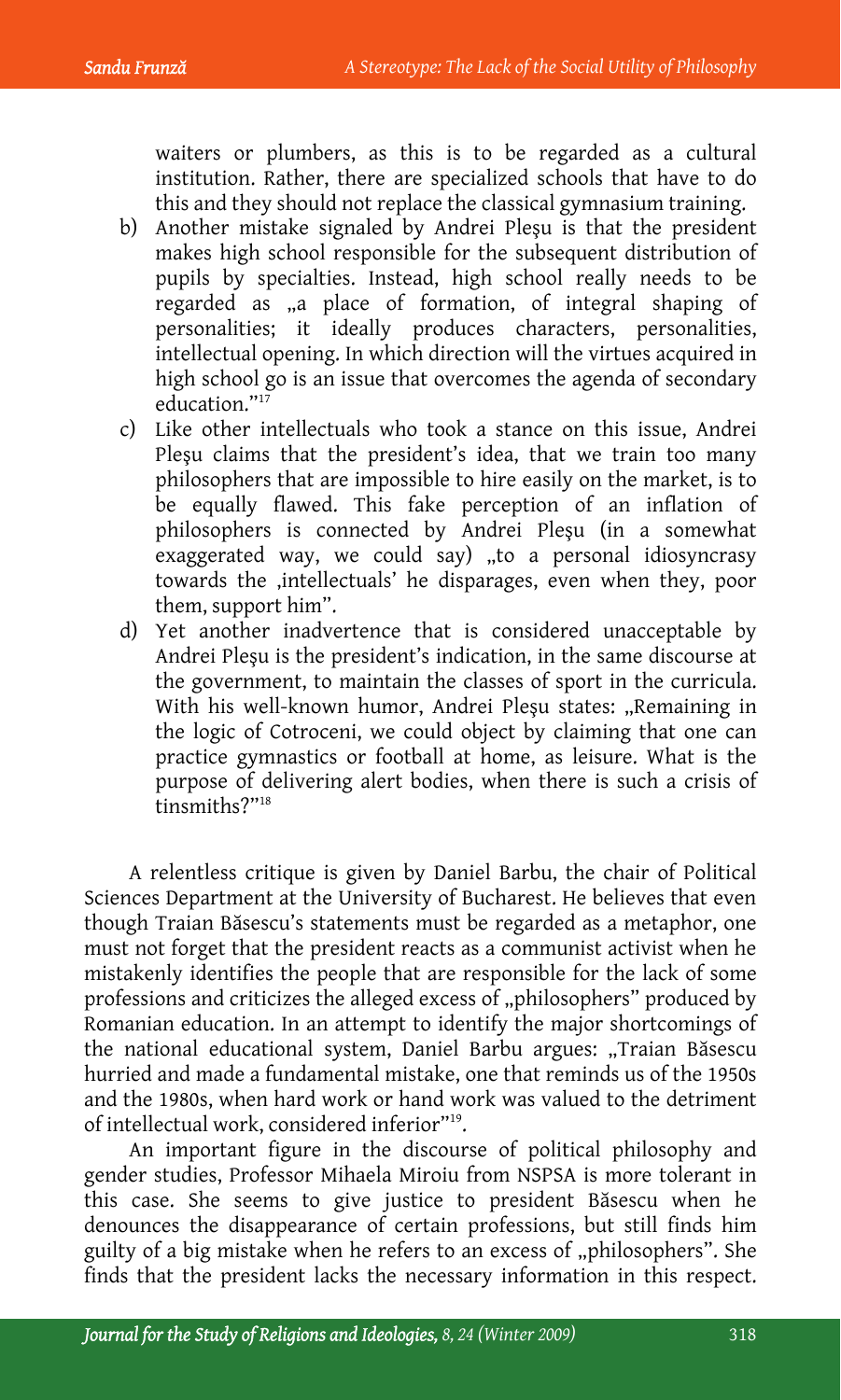"Romanian education does not produce philosophers; it produces generalists that are guilty of having too many elements of general education. One teaches too many types of sciences that are never used... There is no excess of philosophers, of humanities", Mihaela Miroiu argues. $20$ 

A perspective that insists on the conjunctural character of Traian Băsescu's declaration is advanced by Călin Hera. He claims that the presidential discourse is purely electoral and that it should not be considered outside the electoral frame. Traian Băsescu wanted to transmit the message of his being close to simple people, to the workers that are sensitive to this type of discourse. For this purpose, he uses the tools of political communication as regards conflict and mobilization, persuasion and manipulation. Călin Hera is convinced that by upsetting the "unhireable philosophers", Traian Băsescu did not risk too much, because he knew he could easily win them back after the elections.<sup>21</sup>

In the context of the controversy triggered by the statement of Traian Băsescu, a particular position, meant to diminish the tension on this topic, is the one of Andrei Cornea, an important figure of university life and a significant voice in Romanian culture. He brings a romantic academic perspective. The philosopher gives a rather conciliatory reply to Traian Băsescu by arguing, in a metaphorical way, that in fact Romania has "too many tinsmiths and too few philosophers". Referring to the philosophy graduates themselves, in a symbolic and ironic manner, Andrei Cornea finds that many of them become "tinsmiths", and very few of them manage to become "philosophers". He goes on to explain his findings: "By philosopher I mean the person who, in every field of knowledge, takes things one step further, is creative and opens a new path or completes an old one. The one who browses through what is well known is the tinsmith. From this point of view, we have too few philosophers... Yet, we have many tinsmiths, many mediocre people that do not manage to go beyond the trodden paths"<sup>22</sup>.

To our view, this position is significant for our topic because it is obvious that from the point of view of the students' interests, it is exactly this aspect of creativity, typical for philosophy, which is important. If pupils do not have philosophy included in the educational offer, they are deprived of the formative impact of a discipline that develops competences of creativity based on critical thinking and renewal of thinking, on conceptual systematization, on understanding and interpretation, on the pluralism of options<sup>23</sup>, on argumentation and debate, on research, analysis and synthesis, on the dialogue with other disciplines etc.

From the approach taken by *Cotidianul* and from other views on the topic, one can extract a great variety of opinions as regards president Băsescu's statement concerning the surplus of philosophers produced by the Romanian school. Thus, there are radical positions that associate Traian Băsescu either with Nicolae Ceauşescu or with Elena Ceauşescu; or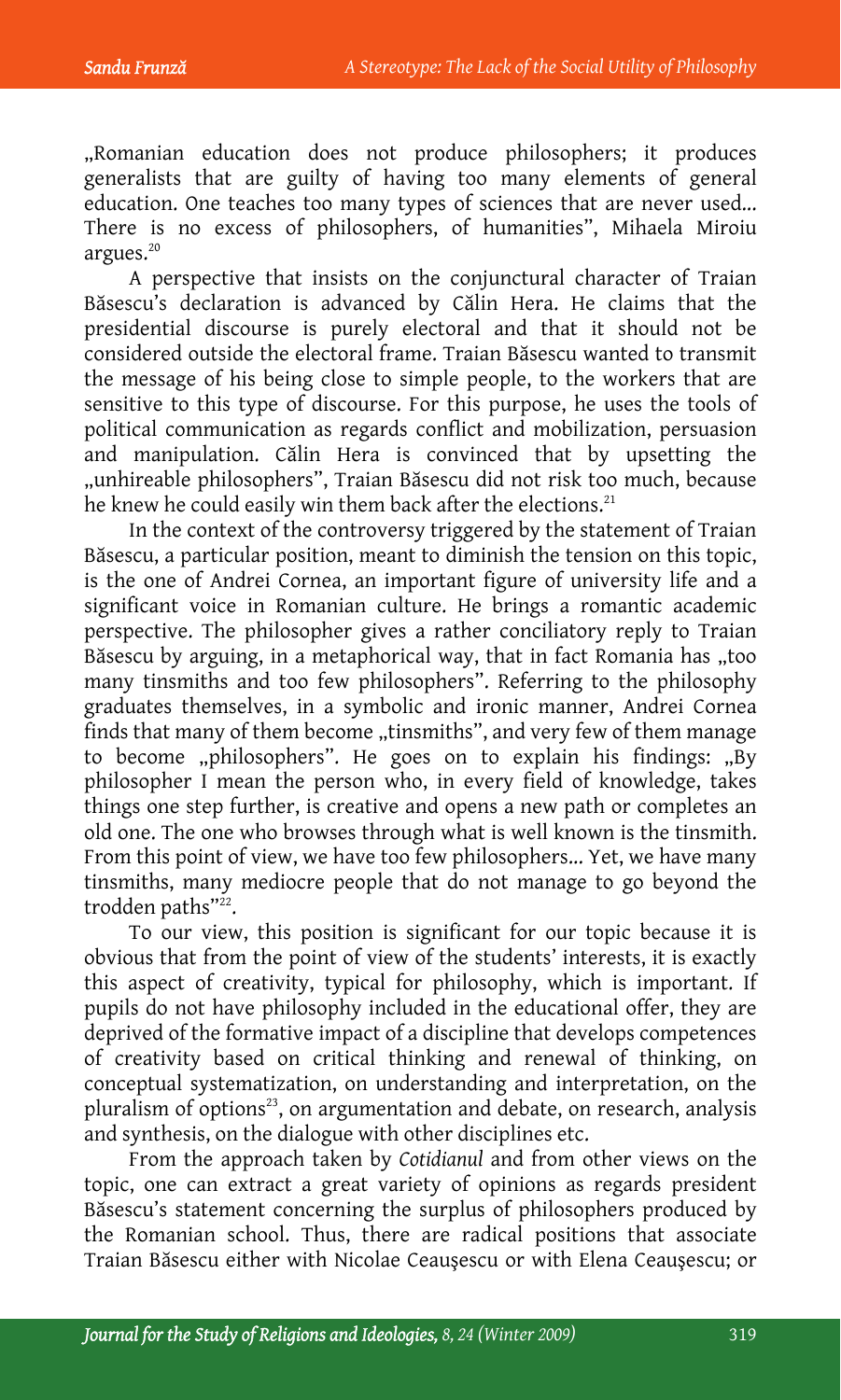there are positions who consider that the declarations of Traian Băsescu only present him as he is, as a man with rudimentary thinking. These types of associations seem to be accompanied by a certain dose of normality in the Romanian context of a very difficult electoral year. At the same time, one can find positions that are closer to president Băsescu's intentions. These reveal the uncontestable fact that what has to be extracted from his discourse is his major concern for the implementation of reform in education. Everybody is familiar with the urgent need for massive reform in the educational system. Apart from his clumsy expression, the message of Traian Băsescu targeted exactly on this reform.

If we are to credit the president with his good intentions and correlate them with his attempts to provide a unique law that should regulate the situation of Romanian education, we can easily accept that Traian Băsescu was not understood in his intentions, in the content of his message, that his critics were unable to go beyond the literal and formal statements to the deeper ones. Of course, this is a simplistic interpretation. Moreover, we cannot dismiss the efforts of the Presidential Commission for Education, directed by Mircea Miclea, who attempted for the first time to propose a unitary document in Romania, based on a diagnose of the situation of education and on a perspective that claimed the necessity for a radical reform of the system. Traian Băsescu has made a real effort to sustain this approach and has done the legal pressure allowed by his status in order to determine the adoption of a new law of education meant to go one-step further in the modernization and reformation of the educational system. In this perspective, the president's intentions can be deemed as positive. However, when it comes to how these intentions are connected to the discourse on philosophers, this remains a subject for further discussions.

What matters here is, nevertheless, the negative or at least the pejorative perception of philosophical education and of philosophers in the Romanian society. The above-discussed presidential discourse is a significant sample of a way of thinking and of an attitude towards philosophy and philosophers. It is clear that the presidential statement reflects neither his hate towards the intellectuals, nor his dismissal of philosophy, and maybe nor the attitude of reserve he might have concerning some of the people he could identify with "philosophers". Rather, one finds here a certain type of mentality widespread at the level of common perception (and especially at the level of political mentality): the lack of social utility of philosophy, its incapacity to respond to some practical requests of society, and the difficulty to absorb those with good theoretical and philosophical preparation into the labor market.<sup>24</sup> Such stereotypical thinking cannot influence the university study programs in

\*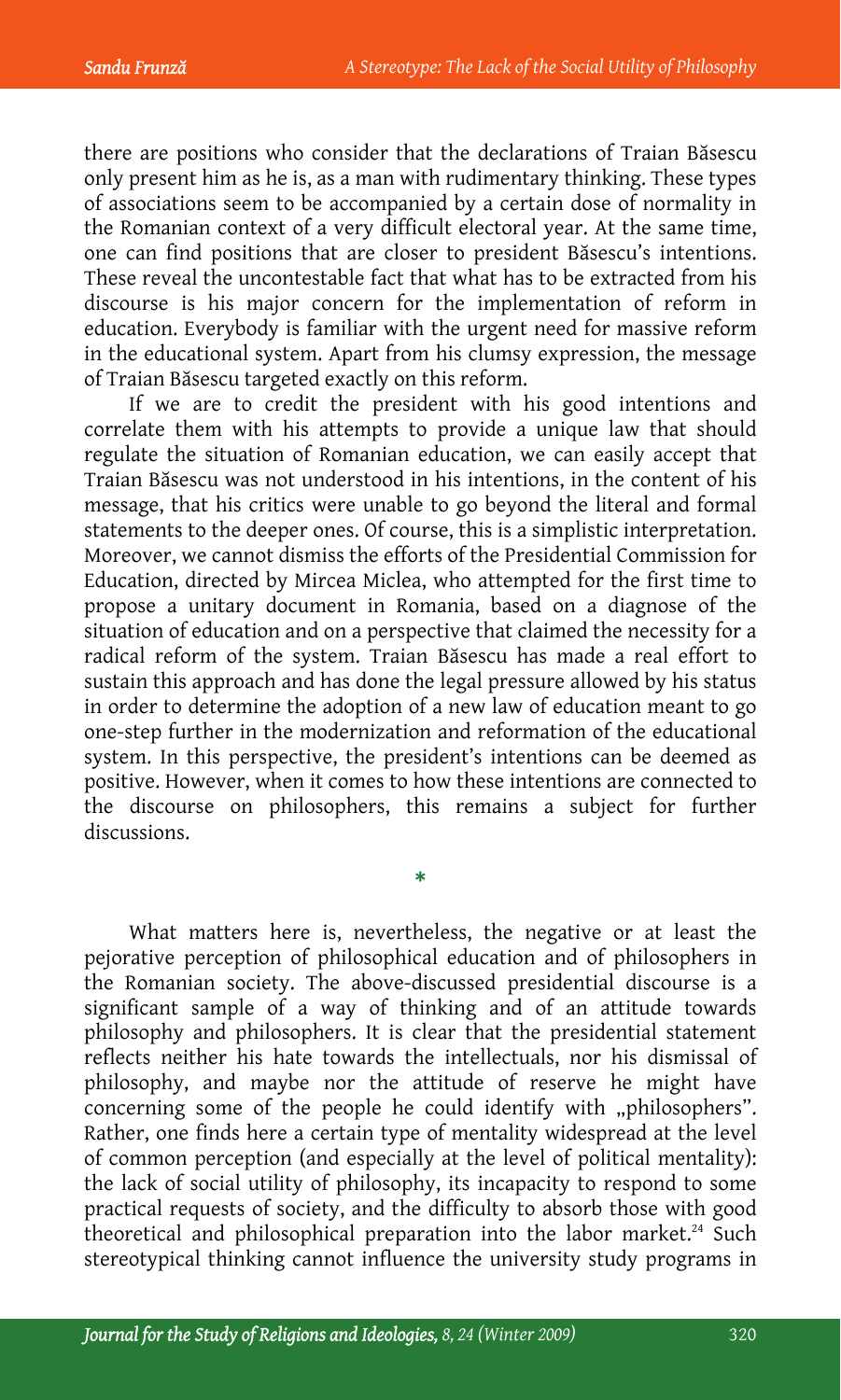philosophy, which is visible at least through the increasingly low number of candidates for the admission in the faculties of philosophy. When more than 40% of the high school graduates did not have the opportunity to have at least a one-hour class of philosophy, one might expect that, faced with the possibility of choosing a university program in the field of philosophy, their attitude is deeply influenced by the negative stereotypes about philosophy that are discussed in the public sphere.

The great difficulty of philosophy that can be found in relation to the president's attitude is connected not only with the fact that it reflects a rather common attitude in the Romanian mentality, but also with the fact that he can provide an attitudinal model. It is known that the parents put some pressure on the Ministry of education in order to reduce some classes from the high school curricula. Moreover, when faced with the increase of the percentage of curricular disciplines that the schools can decide on, the parents impose their preference for certain optional disciplines on these schools. This pressure will constantly rise. In the case of technological high schools, where philosophy has to win back a lost battle, the parents' options are for other disciplines than philosophy. This is not only due to the stereotypes concerning philosophy, but also to the fact that, in general, the population has a negative perception on philosophy, thinking that the utility of philosophy is hard to grasp. In this respect, it is to mention some of the statements on the kinds of pressure put on at the ministerial level and at the level of school inspectorates. Thus, Laurenta Hacman, an inspector of socio-humanist disciplines, states: "I wonder what the usefulness of philosophy as a discipline would be, for technological high schools. I think the students would be neither interested nor able to understand something of it"."25

Probably a solution is the one proposed by Anton Adămuţ, namely: those who follow the faculty of philosophy have to be convinced that "after all, philosophy is a vocational faculty, such as the arts, theology or drama".<sup>26</sup> If they follow and capitalize on their vocation, the high school teachers will find the best solutions to overcome the limitations imposed by the textbooks of philosophy (that are so badly made that they seem to work against philosophy), the shortcomings caused by the students' lack of sympathy with the critical and innovative discourse of philosophy, and even the young people's lack of inclination towards philosophical reflection.

An improvement of the way of perceiving philosophy, apart from the existing stereotypes connected to it, might be done through a rethinking of the relation of the philosophy graduate with the labor market. Adrian-Paul Iliescu believes it is possible to overcome the dilemmas concerning the crisis of philosophy if we understand that we have to follow examples that have already proven their efficiency, such as the Oxford-Cambridge model. For Adrian-Paul Iliescu, the reentry of philosophy in the agora is possible if the university professors manage to understand that, for the market, we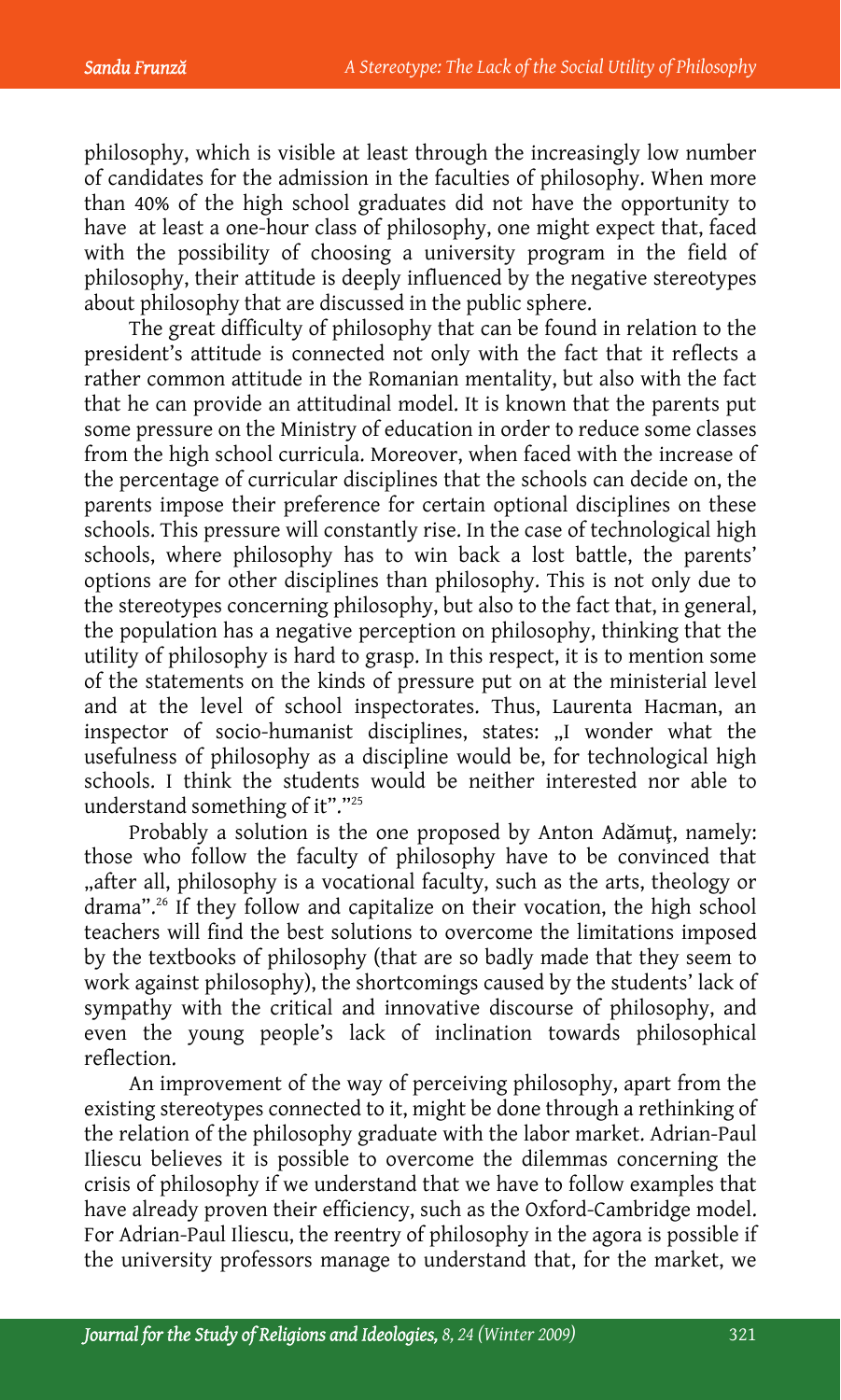need to produce young people that become specialized in the handling of ideas, of the plans of thinking, of critical thinking, of the flexibility of thinking and of conceptual innovation. The big issue in Romania comes from the fact that there is no clear idea about what can be done with philosophy graduates. Adrian-Paul Iliescu believes our country should rapidly follow the British model, where "there is a clear picture of the competences of philosophy graduates and their suitable jobs. For instance, there are jobs in mass media, in publicity, in marketing and communication campaigns, and, quite surprisingly, in banks. In UK, the people in the human resource business and labor recruitment have already got a clear idea about the use of philosophy graduates. To one's great surprise, there are a great number of philosophy graduates that are recruited in the banking system. Why? Because those people have found out that the flexibility and the intellectual sophistification of philosophy graduates are useful for certain jobs in the banking system."<sup>27</sup> Of course, this involves a certain mentality that is able to positively value public presence, social importance, creativity and professional expertise, all these special competences that philosophy and "philosophers" could bring into the labor market.

It is obvious that such an opening of the labor market to the absorption of philosophy graduates can be established, on the one hand, under the circumstances of an adequate legislative framework, that would not rigidly restrict the possibility of professional insertion according to the exact label on the graduation diploma and, on the other hand, if the perception of the status of philosophy and of philosophy graduates is favorable at the level of social mentality, freed from stereotypes. A change of attitude towards them on the labor market is not possible without a positive perception based on the understanding of the social utility of philosophy, of philosophical education, of the competence and the expertise that the philosophy graduates possess.

### References:

Adămuţ, Anton. Interview by author, Iasi, 15 May 2008.

Andreescu, Gabriel. "Investiţia în religie nu e o investiţie în civilizaţie". *Ziua*, Nr. 2937, 13 februarie 2004.

Boc, Emil. *Instituţii politice şi proceduri constituţionale în România*. Cluj: Editura Accent, 2005.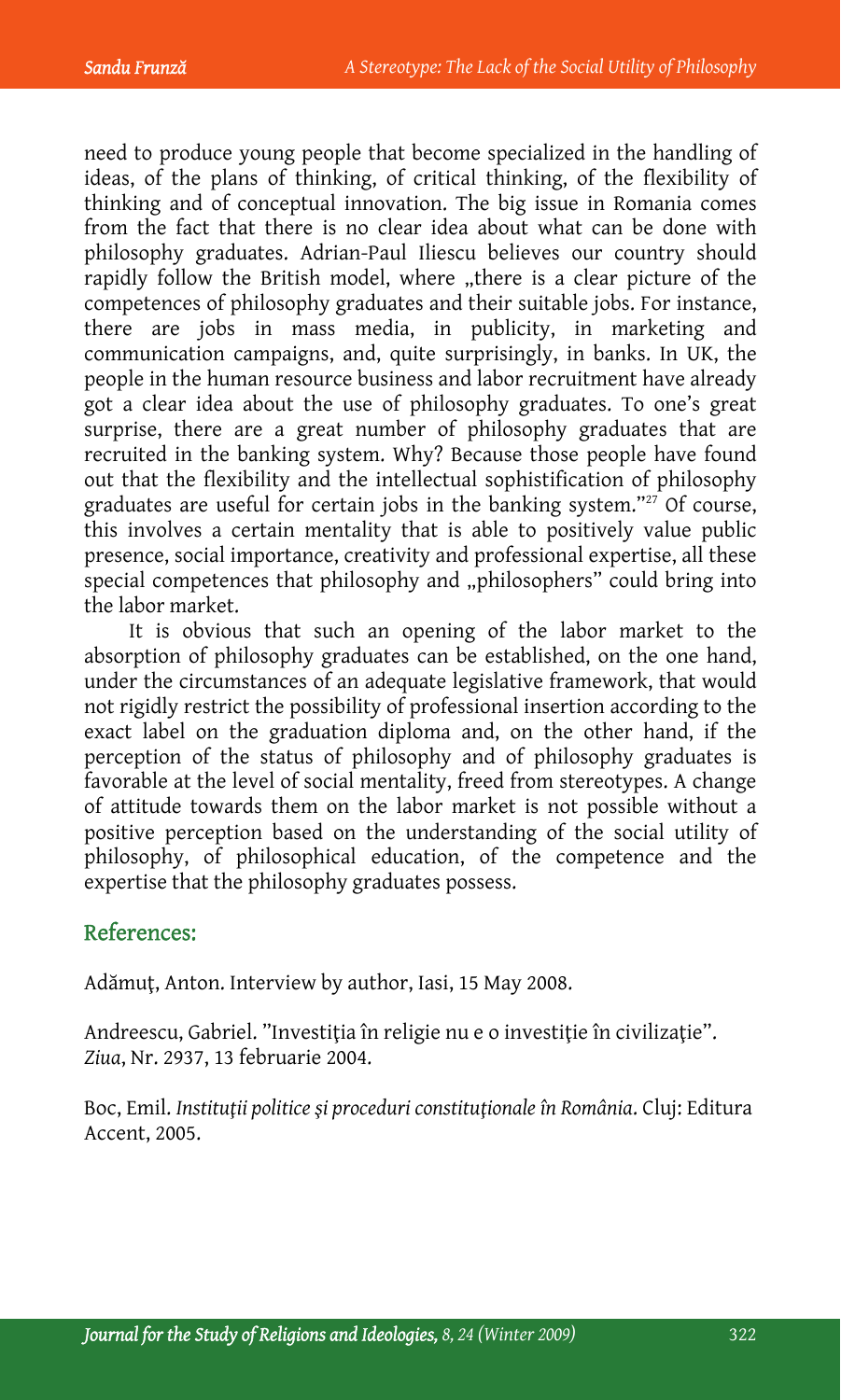Călian, Ilie. "Băsescu - între "tîmpiţi" şi "filozofi"". *Făclia de Cluj*, *http://209.85.129.132/search?q=cache:maz0ShZN4\_0J:www.ziarulfaclia.ro/B%C4%83 sescu---%C3%AEntre-8220-t%C3%AEmpi%C5%A3i-8221-%C5%9Fi-8220-filozofi-8221- %2B27422+filozof+basescu&cd=10&hl=ro&ct=clnk&gl=ro*

Codoban, Aurel. "Intervenţie la Dezbateri partea a II-a. Regimul juridic al cultelor din România şi provocarea integrării europene". In: Sandu Frunză (ed.). *Paşi spre integrare. Religie şi drepturile omului în România*. Cluj: Limes, 2004.

Codoban, Aurel (ed.). *Postmodernismul. Deschideri filosofice*. Cluj-Napoca: Dacia, 1995.

Dâncu, Vasile Sebastian. *Comunicarea simbolică. Arhitectura discursului publicitar*. Cluj: Dacia, 1999

Duca, Dan, Cristiana Vişan. "Băsescu regretă deficitul de ospătari şi inflaţia de "filozofi"". *Cotidianul*, http://209.85.129.132/search?q=cache:BFjGkWoU4q8J:www.cotidianul.ro/b asescu\_regreta\_deficitul\_de\_ospatari\_si\_inflatia\_de\_filozofi-88153.html+filozof+basescu&cd=1&hl=ro&ct=clnk&gl=ro

Flonta, Mircea. Interview by author, Bucharest, 9 July 2008.

Frunză, Mihaela. "Despre filozofi, ospătari şi mecanici auto". *Observator cultural*, No. 480, 25 Iunie 2009.

Frunză, Sandu (ed.). *Paşi spre integrare. Religie şi drepturile omului în România*. Cluj: Limes, 2004.

Frunză, Sandu (ed.). *Filosofie şi religie. O abordare multidisciplinară*. Cluj: Limes, 2001.

Hacman, Laurenta. Interview by author, Iasi, 15 May 2008.

Hera, Călin. "Caut tinichigiu şcolit. Exclus filosof". *EVZ*, http://209.85.129.132/search?q=cache:oxlm2-r\_6WwJ:www.evz.ro/articole/detalii-articol/855154/EDITORIALUL-EVZ-Caut-tinichigiu-scolit-Exclusfilosof/+filozof+basescu&cd=56&hl=ro&ct=clnk&gl=ro

Iliescu, Adrian-Paul. Interview by author. Bucharest, 10 July 2008.

Iliescu, Adrian-Paul. *Introducere în politologie*. Bucureşti: BIC ALL, 2002.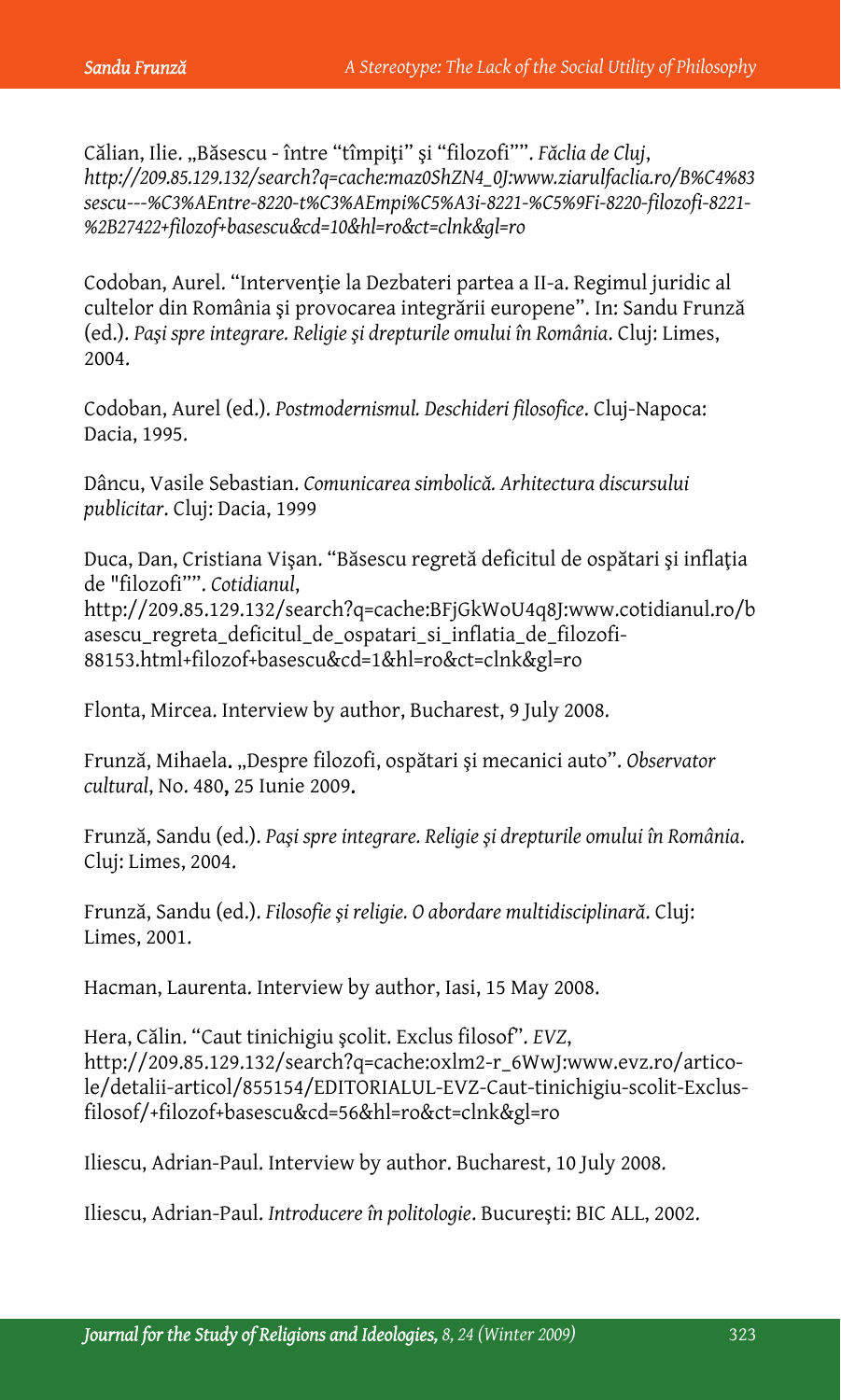Ivlampie, Ivan. "Cum se poate preda filozofia?". In: *Inovaţie şi schimbare în educație.* Galați: Editura Fundației Universitare "Dunărea de Jos", 2003.

Ivlampie, Ivan. "Obiectivele şi competenţele predării-învăţării disciplinelor socio-umane". In: *Educaţia în mileniul III*. Galaţi: Editura Fundaţiei Universitare "Dunărea de Jos", 2004.

Miclea, Mircea. *Psihologie cognitivă*. Cluj: Casa de Editură Gloria, 1994.

Negruțiu, Florin. "Tinichigiu și filosof. Băsescu, mărturisiri necenzurate către Liiceanu: 'Şcoala scoate tâmpiţi'". *Gândul*, 18 iunie 2009, http://209.85.129.132/search?q=cache:K92O8oFJaCIJ:www.gandul.info/poli tica/tinichigiu-si-filosof-basescu-marturisiri-necenzurate-catre-liiceanuscoala-scoate-tampiti.html%3F3928%3B4566809+basescu+si+filosofia&cd=1&hl=ro&ct=clnk&gl=ro

Ortega y Gasset, Jose. *Ce este filosofia? Ce este cunoaşterea?*. Bucureşti: Humanitas, 1999.

Pleşu, Andrei. "Învăţămîntul, filozofii şi ospătarii". *Dilema*, http://209.85.129.132/search?q=cache:hegRJ02g9dAJ:www.dilemaveche.ro /index.php%3Fnr%3D279%26cmd%3Darticol%26id%3D10847+filozof+basesc u&cd=48&hl=ro&ct=clnk&gl=ro

Popa, Gheorghe. "Teologie și ideologie". In: Ștefan Afloroaei (coord.). *Interpretare şi ideologie*. Iaşi: Editura Fundaţiei Axis, 2002, 157-171.

Preda, Radu. *Biserica în stat. O invitaţie la dezbatere*. Bucureşti: Scripta, 1999.

Preda, Radu. O perspectivă ortodoxă asupra relaţiei Biserică-stat. 9 teze". In: Ioan-Vasile Leb, Radu Preda. *Cultele şi statul în România*. Cluj-Napoca: Renaşterea, 2003, 65-67.

Sălăvăstru, Constantin. Interview by author. Iasi, 16 May 2008.

Sima, Anca. "Liiceanu îi scuză gafa lui Băsescu". *EVZ*, http://www.stiriazi.ro/ziare/articol/articol/liiceanu-ii-scuza-gafa-luibasescu/sumar-articol/1201754/

Toma, Constantin. "Traian Băsescu "face aroganțe" cu tâmpiți și filozofi". *Gardianul*,

http://209.85.129.132/search?q=cache:oz4IFbfiDmwJ:www.gardianul.ro/Tr aian-B%C4%83sescu-%E2%80%9Cface-arogan%C5%A3e%E2%80%9D-cut%C3%A2mpi%C5%A3i-%C5%9Fi-filozofi-s137291.html+filozof+basescu&cd=6&hl=ro&ct=clnk&gl=ro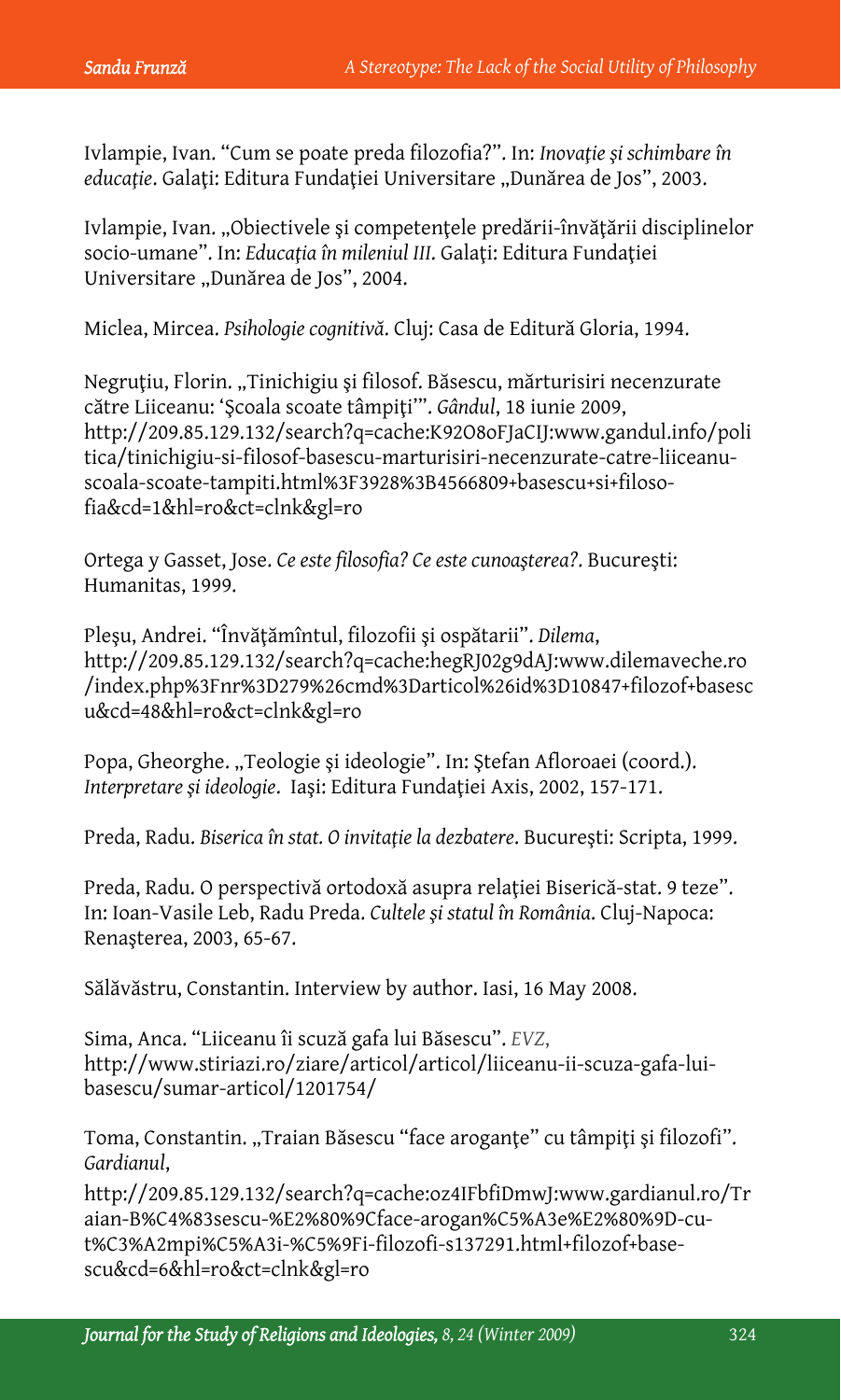Vattimo, Gianni. *A crede că mai credem. E cu putinţă să fim creştini în afara bisericii?*. Constanţa: Ed. Pontica, 2005.

Vlaicu, Patriciu-Dorin. *Locul şi rolul recunoscut Bisericilor în ţările Uniunii Europene*. Cluj-Napoca: Arhidiecezana Cluj, 1998.

\*\*\* "Liiceanu către Băsescu: Mă bucur că sunteţi un preşedinte odihnit, eu sunt un cetăţean obosit şi înfrânt". *Ziua,* 28 oct. 2009, http://www.ziua.ro/news.php?id=42854&data=2009-10-28

\*\*\* "Tâmpiţi, în loc de filosofi", *Jurnalul*, http://209.85.129.132/search?q=cache:GkIm2DwHaoIJ:www.jurnalul.ro/stir e-politic/tampiti-in-loc-de-filosofi-511800.html+filozof+basescu- &cd=60&hl=ro&ct=clnk&gl=ro

\*\*\* "Filozoful Andrei Cornea i-a replicat lui Băsescu, spunând că România are "prea mulţi tinichigii"", *Realitatea*, http://209.85.129.132/search?q=cache:O8Jq7LOLmjUJ:www.realitatea.net/f ilozoful-andrei-cornea-i-a-replicat-lui-basescu--spunand-ca-romania-areprea-multi-tinichigii\_543652.html+basescu+si+filosoful&cd=10& hl=ro&ct=clnk&gl=ro

### Notes:

 $\overline{a}$ 

 $1$ <sup>1</sup> The present article is part of a larger research project that aims to investigate the relation among philosophy, religion, ideology and the crisis of philosophy in the Romanian educational system, a research carried out within the framework of the project ID\_511, financially supported by CNCSIS.

<sup>2</sup> Adrian-Paul Iliescu, Interview with author, Bucharest, 10 July 2008. The promotion of the applied dimension of philosophy would result in the diminishing, to a certain extent, of the presence of stereotypes concerning the lack of utility of philosophy. Those philosophy-inclined persons should make a sustained effort oriented towards determining the public conscience to accept and understand that "the philosophical style of thinking does not necessarily request an unrealistic utopian approach, or one that is driven by phantasy." Typical for this style is the phenomenon of approaching issues from the perspective of some pressupositions that are scrutinized by a critical examination, one that entails complex processes of interpretation, comparison and engaging of conceptual imagination, as Adrian-Paul Iliescu argues in *Introducere în politologie*, Bucureşti: BIC ALL, 2002, 11.

<sup>&</sup>lt;sup>3</sup> Aurel Codoban "Intervenție la Dezbateri partea a II-a. Regimul juridic al cultelor din România şi provocarea integrării europene" în Sandu Frunză (ed.), *Paşi spre integrare. Religie şi drepturile omului în România*, Cluj: Limes, 2004, 170. 4

Constantin Sălăvăstru, Interview with author, Iasi, 16 May 2009.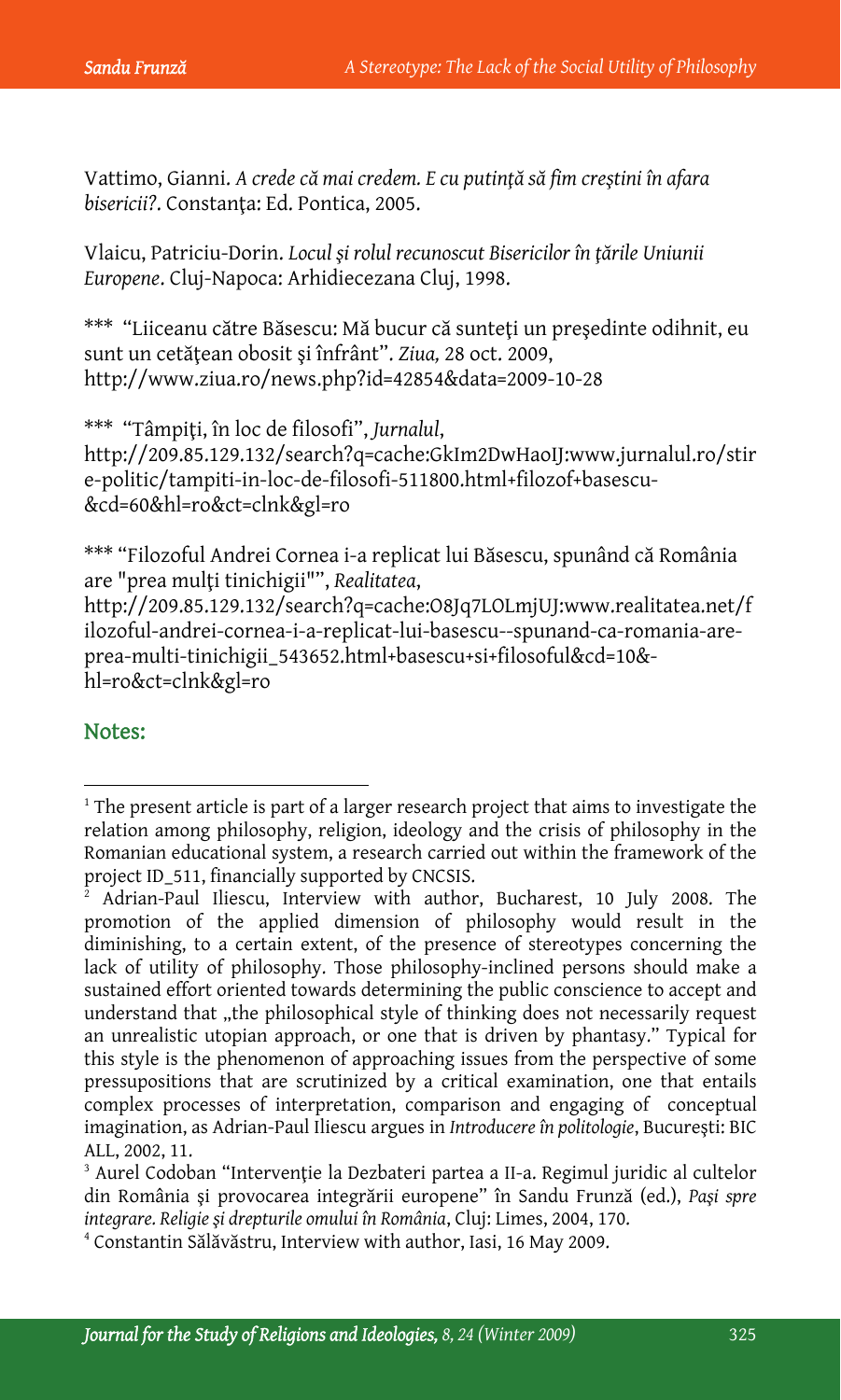$\overline{a}$ 

5 Gabriel Andreescu, "Investiţia în religie nu e o investiţie în civilizaţie", *Ziua*, Nr. 2937, 13 februarie 2004.

<sup>6</sup> The controversies over the presence of religion in public schools have in view the idea that one of the conquests of modernity is the church-state separation, in other words state secularism. The church-state relation is an issue that goes beyond the scopes of the present investigation. A presentation of the different European models is offered by Patriciu-Dorin Vlaicu in *Locul şi rolul recunoscut Bisericilor în ţările Uniunii Europene*, Cluj-Napoca: Arhidiecezana Cluj, 1998. Although I have a different opinion, I can mention here the works of Radu Preda on the church-state relation and the issue of secularization. Radu Preda, *Biserica în stat. O invitație la dezbatere*, București: Scripta, 1999. Radu Preda, "O perspectivă ortodoxă asupra relaţiei Biserică-stat. 9 teze" în Ioan-Vasile Leb, Radu Preda, *Cultele şi statul în România*, Cluj-Napoca: Renaşterea, 2003, 65-67. Another perspective that can be debated on is the one proposed by Gianni Vattimo: "Secularization as a positive fact means that the unraveling of the sacred structure of the Christian society, the transition to the ethics of autonomy, to state secularism, a less rigid literality in the interpretation of dogmas and precepts, all these should not be understood as a disregard of or a farewell to Christianity". Gianni Vattimo, *A crede că mai credem. E cu putinţă să fim creştini în afara bisericii?*, Constanţa: Ed. Pontica, 2005, 38. 7

 $\alpha$ <sup>7</sup> However, theologians do speak about the cultural marginalization of religion. Thus, Gheorghe Popa argues that "theology is incorrectly perceived and considered an 'ideological superstructure' of an institution – the ecclesial institution – that would aim to impose, by constraints, its own system of religious, moral, spiritual, cultural values". Gheorghe Popa, "Teologie și ideologie", pp. 157-171, în Ştefan Afloroaei (coord.), *Interpretare şi ideologie*, Iaşi: Editura Fundaţiei Axis, 2002, 159.

<sup>8</sup> Mircea Flonta, Interview with author, Bucharest, 9 July 2008. There are some interesting discussions concerning the status of philosophy and the difficulties of teaching philosophy in Ivan Ivlampie, "Cum se poate preda filozofia?", în vol. *Inovație și schimbare în educație, Galați: Editura Fundației Universitare "Dunărea de* Jos", 2003. Ivan Ivlampie, "Obiectivele şi competenţele predării-învăţării disciplinelor socio-umane", în *vol. Educaţia în mileniul III,* Galaţi: Editura Fundaţiei Universitare "Dunărea de Jos", 2004.

<sup>9</sup> This preference is reflected in their publications, among which we mention: Emil Boc, *Instituţii politice şi proceduri constituţionale în România*, Cluj: Editura Accent, 2005. Mircea Miclea, *Psihologie cognitivă*, Cluj: Casa de Editură Gloria, 1994. Vasile Sebastian Dâncu, *Comunicarea simbolică. Arhitectura discursului publicitar*, Cluj: Dacia, 1999.

<sup>10</sup> Florin Negruțiu, "Tinichigiu și filosof. Băsescu, mărturisiri necenzurate către Liiceanu: 'Şcoala scoate tâmpiţi'", Gândul, 18 iunie 2009,

http://209.85.129.132/search?q=cache:K92O8oFJaCIJ:www.gandul.info/politica/tin ichigiu-si-filosof-basescu-marturisiri-necenzurate-catre-liiceanu-scoala-scoate-

tampiti.html%3F3928%3B4566809+basescu+si+filosofia&cd=1&hl=ro&ct=clnk&gl=ro<br>11 Florin Negruțiu, "Tinichigiu și filosof. Băsescu, mărturisiri necenzurate către Liiceanu: 'Şcoala scoate tâmpiţi'", Gândul, 18 iunie 2009,

http://209.85.129.132/search?q=cache:K92O8oFJaCIJ:www.gandul.info/politica/tin ichigiu-si-filosof-basescu-marturisiri-necenzurate-catre-liiceanu-scoala-scoate-

tampiti.html%3F3928%3B4566809+basescu+si+filosofia&cd=1&hl=ro&ct=clnk&gl=ro<br><sup>12</sup> Anca Sima, "Liiceanu îi scuză gafa lui Băsescu" EVZ,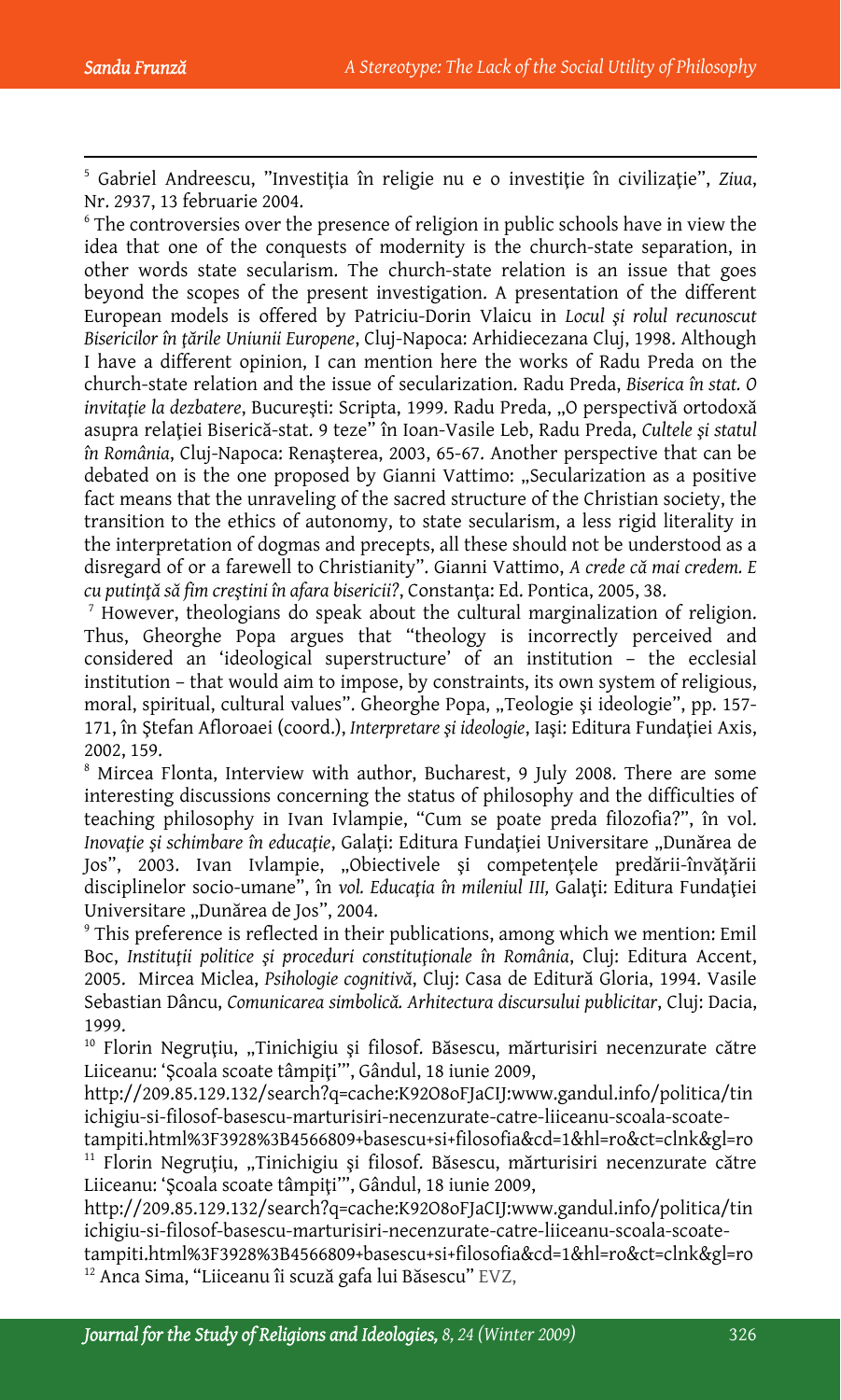$\overline{a}$ http://www.stiriazi.ro/ziare/articol/articol/liiceanu-ii-scuza-gafa-luibasescu/sumar-articol/1201754/ <sup>13</sup> Dan Duca, Cristiana Vişan, "Băsescu regretă deficitul de ospătari și inflația de "filozofi"", *Cotidianul*, http://209.85.129.132/search?q=cache:BFjGkWoU4q8J:www.cotidianul.ro/basescu\_ regreta\_deficitul\_de\_ospatari\_si\_inflatia\_de\_filozofi-88153.html+filozof+basescu&cd=1&hl=ro&ct=clnk&gl=ro <sup>14</sup> Ilie Călian, "Băsescu - între "tîmpiți" și "filozofi"", Făclia de Cluj, http://209.85.129.132/search?q=cache:maz0ShZN4\_0J:www.ziarulfaclia.ro/B%C4% 83sescu---%C3%AEntre-8220-t%C3%AEmpi%C5%A3i-8221-%C5%9Fi-8220-filozofi-8221-%2B27422+filozof+basescu&cd=10&hl=ro&ct=clnk&gl=ro <sup>15</sup> Constantin Toma, "Traian Băsescu "face aroganțe" cu tâmpiți și filozofi", *Gardianul*, http://209.85.129.132/search?q=cache:oz4IFbfiDmwJ:www.gardianul.ro/Traian-B%C4%83sescu-%E2%80%9Cface-arogan%C5%A3e%E2%80%9D-cut%C3%A2mpi%C5%A3i-%C5%9Fi-filozofis137291.html+filozof+basescu&cd=6&hl=ro&ct=clnk&gl=ro <sup>16</sup> "Liiceanu către Băsescu: Mă bucur că sunteți un președinte odihnit, eu sunt un cetăţean obosit şi înfrânt", Ziua, 28 oct. 2009, http://www.ziua.ro/news.php?id=42854&data=2009-10-28 17 Andrei Pleşu, "Învăţămîntul, filozofii şi ospătarii", *Dilema*, http://209.85.129.132/search?q=cache:hegRJ02g9dAJ:www.dilemaveche.ro/index. php%3Fnr%3D279%26cmd%3Darticol%26id%3D10847+filozof+basescu&cd=48&hl=r o&ct=clnk&gl=ro 18 Andrei Pleşu, "Învăţămîntul, filozofii şi ospătarii", *Dilema*, http://209.85.129.132/search?q=cache:hegRJ02g9dAJ:www.dilemaveche.ro/index. php%3Fnr%3D279%26cmd%3Darticol%26id%3D10847+filozof+basescu&cd=48&hl=r o&ct=clnk&gl=ro 19 Dan Duca, Cristiana Vişan, "Băsescu regretă deficitul de ospătari şi inflaţia de "filozofi"", *Cotidianul*, http://209.85.129.132/search?q=cache:BFjGkWoU4q8J:www.cotidianul.ro/basescu\_ regreta\_deficitul\_de\_ospatari\_si\_inflatia\_de\_filozofi-88153.html+filozof+basescu&cd=1&hl=ro&ct=clnk&gl=ro 20 Dan Duca, Cristiana Vişan, "Băsescu regretă deficitul de ospătari şi inflaţia de "filozofi"", *Cotidianul*, http://209.85.129.132/search?q=cache:BFjGkWoU4q8J:www.cotidianul.ro/basescu\_ regreta\_deficitul\_de\_ospatari\_si\_inflatia\_de\_filozofi-88153.html+filozof+basescu&cd=1&hl=ro&ct=clnk&gl=ro 21 Călin Hera, "Caut tinichigiu şcolit. Exclus filosof", *EVZ*, http://209.85.129.132/search?q=cache:oxlm2 r\_6WwJ:www.evz.ro/articole/detalii-articol/855154/EDITORIALUL-EVZ-Cauttinichigiu-scolit-Exclus-filosof/+filozof+basescu&cd=56&hl=ro&ct=clnk&gl=ro A similar attitude can be found in the article "Tâmpiţi, în loc de filosofi", *Jurnalul*, http://209.85.129.132/search?q=cache:GkIm2DwHaoIJ:www.jurnalul.ro/stire-

politic/tampiti-in-loc-de-filosofi-511800.html+filozof+base-

scu&cd=60&hl=ro&ct=clnk&gl=ro

22 "Filozoful Andrei Cornea i-a replicat lui Băsescu, spunând că România are "prea mulţi tinichigii"", *Realitatea*,